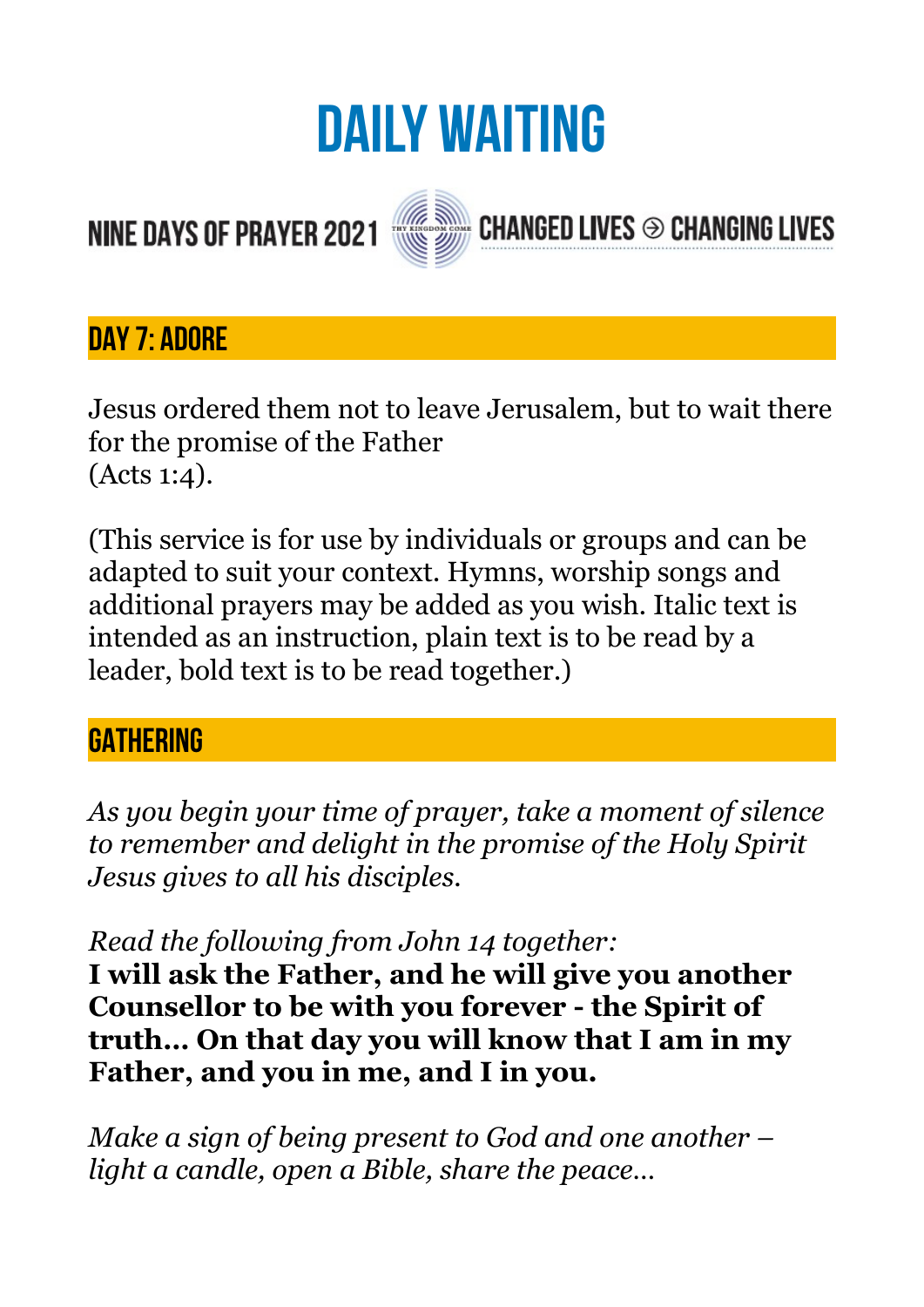Come, Holy Spirit, fill the hearts of your people **And kindle in us the fire of your love.**  Come, Holy Spirit, be with us as we pray **And leave us not as orphans.**  Come, Holy Spirit, renew us in body, mind and spirit **And send us out to be your presence in your world.**  Come, Holy Spirit, fill the hearts of your people **And kindle in us the fire of your love.** 

*Optional hymn or worship song.* 

## **LISTENING**

Anna's story

36 There was also a prophet, Anna the daughter of Phanuel, of the tribe of Asher. She was of a great age, having lived with her husband seven years after her marriage, 37 then as a widow to the age of eighty-four. She never left the temple but worshipped there with fasting and prayer night and day. 38 At that moment she came, and began to praise God and to speak about the child to all who were looking for the redemption of Jerusalem. (Luke 2:36-38, NRSV)

#### **REFLECTING**

'Oh, isn't s/he adorable!' we say, when we meet a new-born for the very first time – it slips off the tongue so naturally. But the adoration we are thinking about here is a multiplication of that emotion, one that combines worship with delight.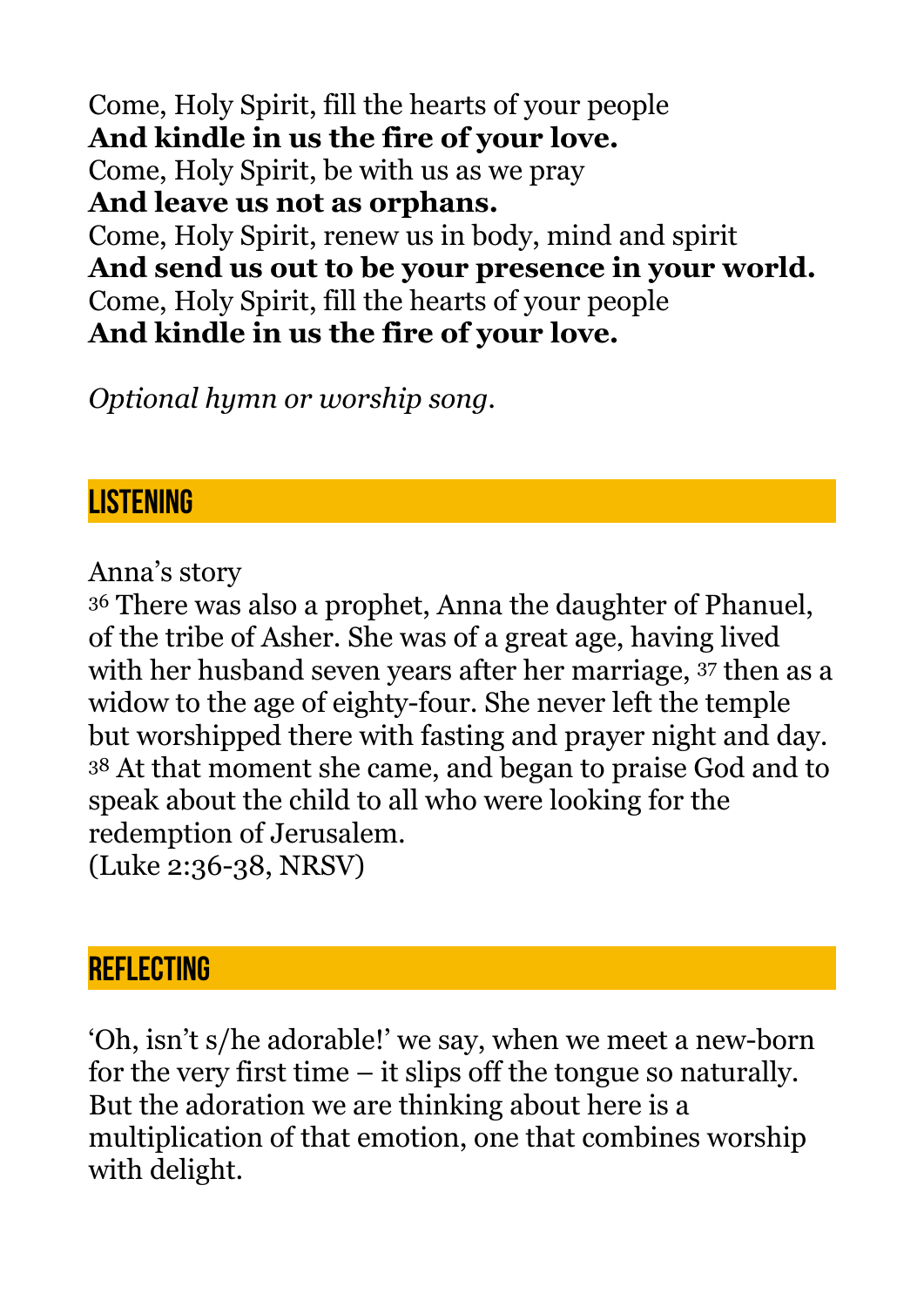Anna had lived as a widow for probably fifty years, and for many of those years she was rooted and planted in the Temple in Jerusalem. The Temple was where the Ark of the Covenant abided, the Temple was where Anna lived; it was her abode, where she fasted and prayed by day and by night, constantly worshipping God. And when the moment came that Mary and Joseph brought the baby Jesus to the Temple, her worship of God blossomed into unbounded joy. At the moment when praise turns into adoration, 'peace will come …; it will not be day or night as we know it, but everlasting light, boundless glory, abiding peace, and sure rest' (Thomas a Kempis). Which one of us would not long to be in Anna's shoes?

After all her waiting, there came for Anna this outpouring of adoration. The Temple had always been her dwelling place, always near the altar, where her spiritual senses joined together in harmony, receiving God's glory. Her joy could not be contained and she shared her song with all who stopped and wondered at this old woman whose face was shining with love and faith.

Picture Anna, living the simplest of lives, one that not many of us could accept. But her discipline, practice and sacrifice, her abiding and waiting all met at this moment of epiphany, and her delight was unrestrained.

We cannot all live our lives forever 'near your altar', but we can ask ourselves where is our 'thin place', the place of holiness where we feel as if we are in boundless abiding with God. Let us cultivate such a place and the discipline to return to it frequently – if only in our memory, mind's eye and imagination – a place where we too may participate in the showing forth of God. 'Thou hast a garden for us/where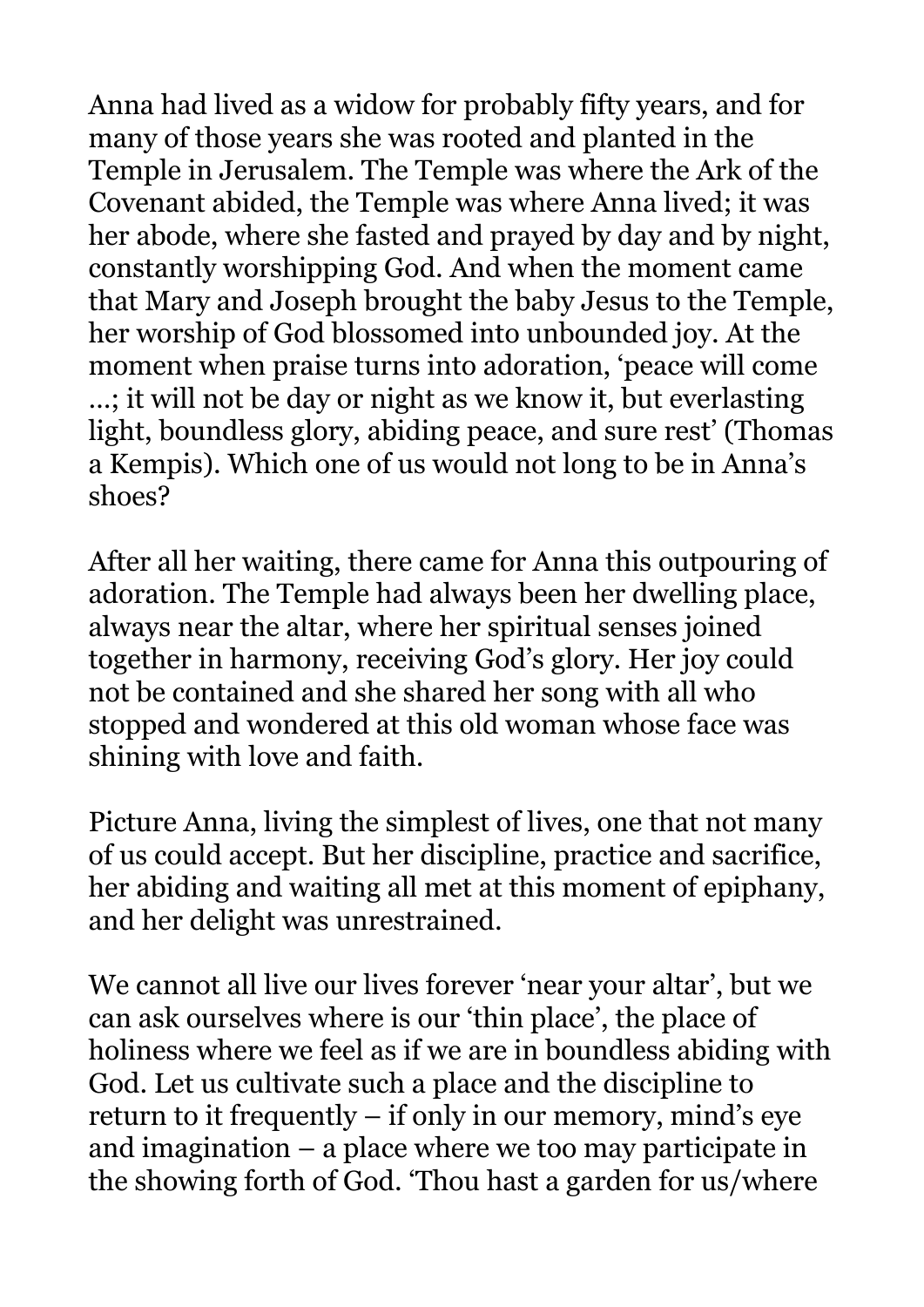to bide,' George Herbert wrote in 'The Flower'. Surely that is where 'peace will come.'

#### **PSALM**

- <sup>1</sup> How lovely is your dwelling place, O LORD of hosts! <sup>2</sup> My soul longs, indeed it faints for the courts of the
- LORD; my heart and my flesh sing for joy to the living God.
- 3 Even the sparrow finds a home, and the swallow a nest for herself, where she may lay her young, at your altars, O LORD of hosts, my King and my God.
- 4 Happy are those who live in your house, ever singing your praise.
- 10 For a day in your courts is better than a thousand elsewhere.

I would rather be a doorkeeper in the house of my God than live in the tents of wickedness.

- <sup>11</sup> For the LORD God is a sun and shield; he bestows favour and honour. No good thing does the LORD withhold from those who walk uprightly.
- 12 O LORD of hosts, happy is everyone who trusts in you. (Psalm 84:1-4, 10-12, NRSV)

 **Glory to the Father and to the Son, And to the Holy Spirit; As it was in the beginning, is now And shall be for ever. Amen.** 

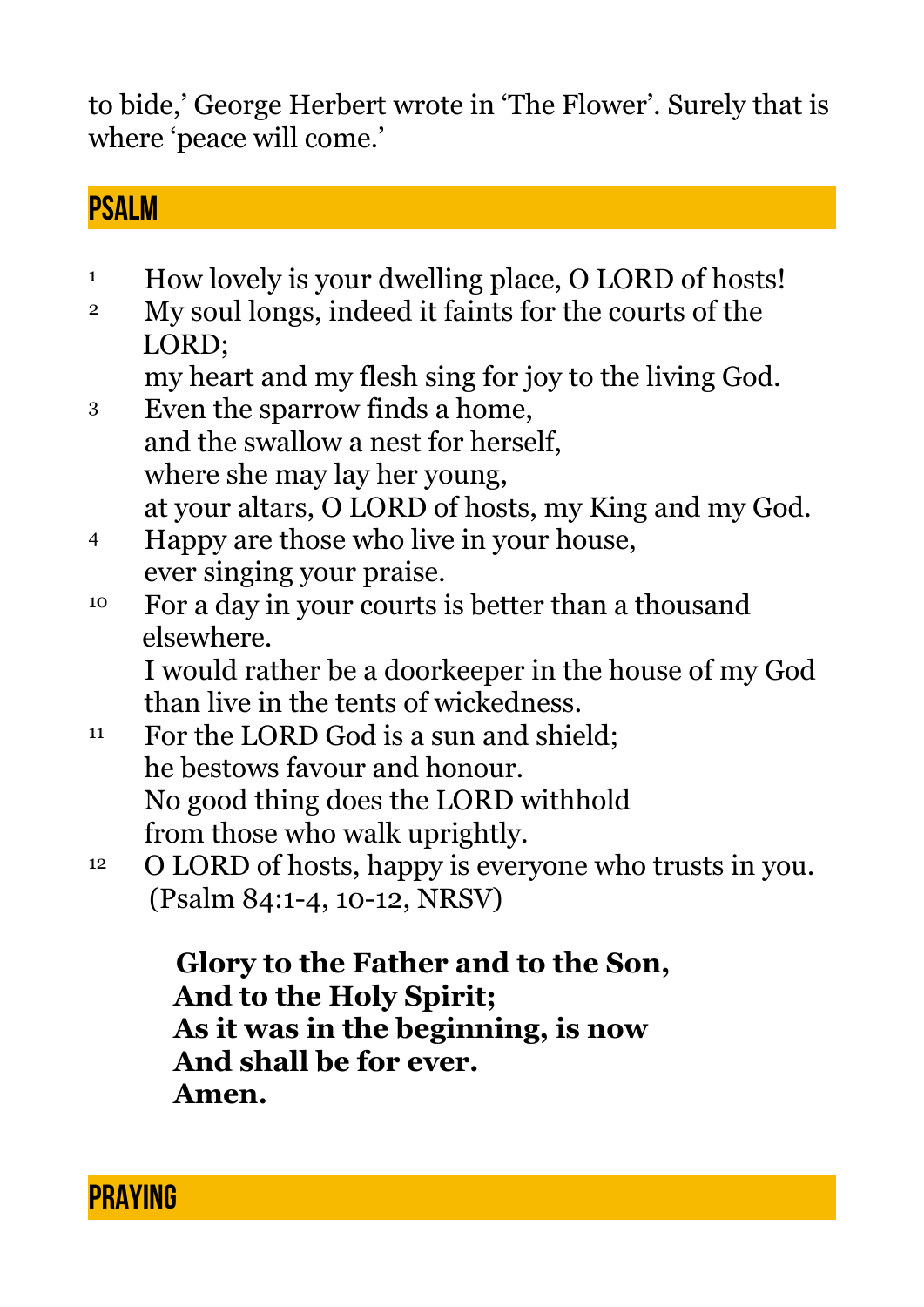Oh God, Sublime and Glorious, come and inhabit our hearts.

Startle us with your glory;

abide with us through good and ill.

Bless us with rest in your arms,

and wonder in your boundless presence.

#### **Amen.**

We meet your Word through constant prayer and worship; *(Pause)* 

Come Holy Spirit: **Thy Kingdom Come.**

We express our thanks that your glory is revealed to the simple and steadfast;

*(Pause)* 

#### Come Holy Spirit: **Thy Kingdom Come.**

We offer you our voice to witness to your presence; *(Pause)* 

Come Holy Spirit: **Thy Kingdom Come.**

We bear before you those without a home, a hope or a purpose;

*(Pause)* 

#### Come Holy Spirit: **Thy Kingdom Come.**

*We wait upon the work of your Spirit as we say the Lord's Prayer together:* 

**Our Father in heaven, hallowed be your name, Your kingdom come, your will be done, on earth as in heaven.** 

**Give us today our daily bread.** 

**Forgive us our sins as we forgive those who sin against us.** 

**Lead us not into temptation but deliver us from evil. For the kingdom, the power, and the glory are yours**